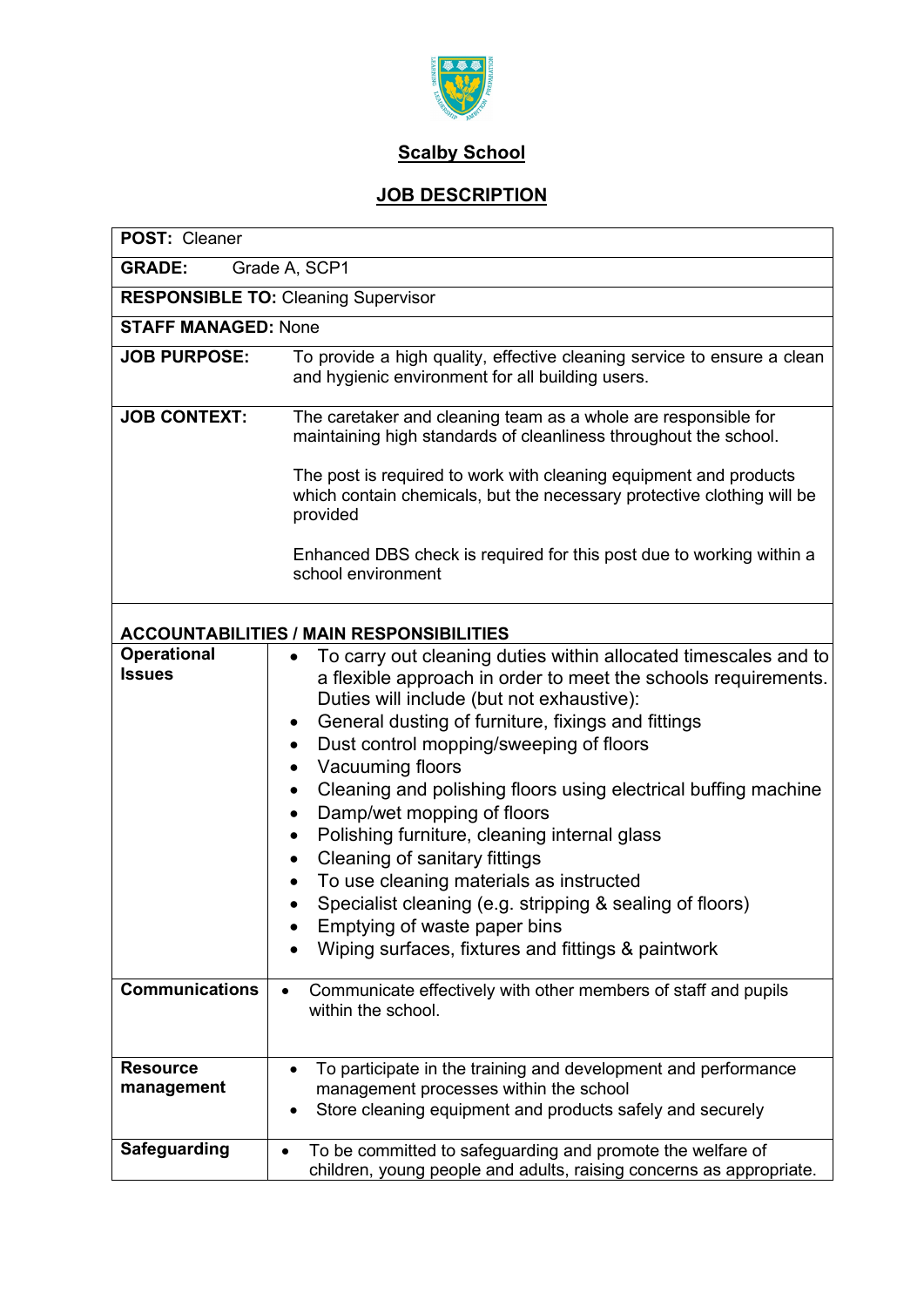

| <b>Systems and</b><br><b>Information</b> | To fulfil the necessary administrative tasks associated with the<br>$\bullet$<br>responsibilities of the post.                                                                                                                                                                                                                                                                                                                                                                                                                                                                           |  |
|------------------------------------------|------------------------------------------------------------------------------------------------------------------------------------------------------------------------------------------------------------------------------------------------------------------------------------------------------------------------------------------------------------------------------------------------------------------------------------------------------------------------------------------------------------------------------------------------------------------------------------------|--|
| <b>Data Protection</b>                   | To comply with the Trust's policies and supporting documentation in<br>$\bullet$<br>relation to Information Governance this includes Data Protection,<br>Information Security and Confidentiality.                                                                                                                                                                                                                                                                                                                                                                                       |  |
| <b>Health and</b><br><b>Safety</b>       | Be aware of and implement your health and safety responsibilities<br>$\bullet$<br>as an employee and where appropriate any additional specialist or<br>managerial health and safety responsibilities as defined in the<br>Health and Safety policy and procedure.<br>To work with colleagues and others to maintain health, safety and<br>$\bullet$<br>welfare within the working environment.<br>Perform duties in line with health & safety regulations (COSHH) and<br>$\bullet$<br>take action where hazards are identified, reporting serious hazards<br>to line manager immediately |  |
| <b>Equalities</b>                        | We aim to make sure that services are provided fairly to all sections<br>$\bullet$<br>of our community, and that all our existing and future employees<br>have equal opportunities.<br>Within own area of responsibility work in accordance with the aims<br>of the Equality Policy Statement                                                                                                                                                                                                                                                                                            |  |
| <b>Flexibility</b>                       | The Trust provides front line services, which recognises the need to<br>$\bullet$<br>respond flexibly to changing demands and circumstances. Whilst this<br>job outline provides a summary of the post, this may need to be<br>adapted or adjusted to meet changing circumstances. Such changes<br>would be commensurate with the grading of the post and would be<br>subject to consultation. All staff are required to comply with Coast<br>and Vale Learning Trust Policies and Procedures.                                                                                           |  |
| <b>Customer</b><br><b>Service</b>        | The Trust requires a commitment to equity of access and outcomes,<br>$\bullet$<br>this will include due regard to equality, diversity, dignity, respect and<br>human rights and working with others to keep vulnerable people safe<br>from abuse and mistreatment.<br>The Trust requires that staff offer the best level of service to their<br>$\bullet$<br>customers and behave in a way that gives them confidence.<br>Customers will be treated as individuals, with respect for their<br>diversity, culture and values.                                                             |  |
| Date of Issue                            | <b>June 2022</b>                                                                                                                                                                                                                                                                                                                                                                                                                                                                                                                                                                         |  |